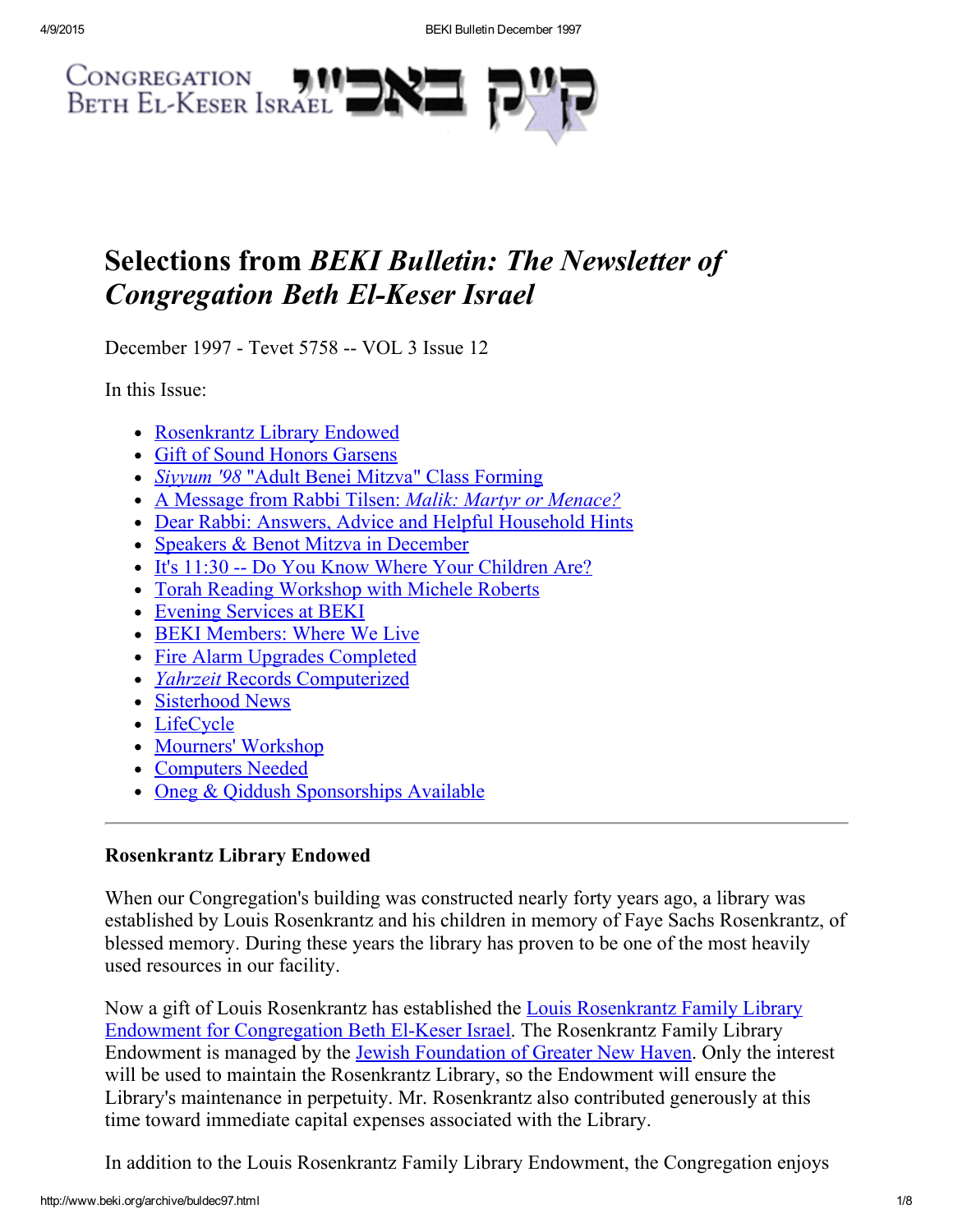4/9/2015 BEKI Bulletin December 1997

the income from the Morris & Sara Oppenheim [Endowment](http://www.beki.org/archive/endowment.html#oppenheim) for Sacred Music; the George G. Posener Family Building Fund, the Robert Goodwin [Memorial](http://www.beki.org/archive/endowment.html#goodwin) Fund, the Lester & Bernice Margolis [Endowment;](http://www.beki.org/archive/endowment.html#margolis) the George & Leah Posener Youth [Education](http://www.beki.org/archive/endowment.html#PosenerYouth) Fund; and the BEKI [Endowment](http://www.beki.org/archive/endowment.html#general) Fund. These funds are managed by the Jewish Foundation of Greater New Haven in such a way as to insure the real (after inflation) value of the principle so that they will provide the Congregation with income in perpetuity. A steady income flow from these funds allows the Congregation to budget its income and expenses more effectively.

For information on establishing an endowment for Congregation Beth El-Keser Israel, please call Treasurer Stephen Wizner at (203) 432-4800 or Rabbi Tilsen at (203) 389-2108, or call for a confidential consultation with Jewish Foundation Director Dr. Deborah Kaplan Polivy at 387-2424 ext. 304.

# <span id="page-1-0"></span>Gift of Sound Honors Garsens

A special gift has been made by Tina Rose in memory of her parents Max & Anita Garsen, of blessed memory, to provide an advanced sound system for our main sanctuary. The Garsens (pictured at right) created a warm and nurturing home in which love and devotion to Torah was instilled in their children and transmitted to their grandchildren. Many BEKI members will recall that during his visits to his family in New Haven, Max recited the haftara and participated in the Shabbat Shaharit morning service. Tina frequently recites the haftara, on Shabbat mornings and on the Festivals including the High Holy Days.

The installation of the new sound system, completed around the time of the High Holy Days, enables the words and melody of tefila (prayer) and Torah (Bible) to be better

heard by worshipers, and we pray that our tefilot will be thereby strengthened that they may ascend Heavenward.

Additional opportunities are available to improve the quality of our building and programming. For further information please contact Treasurer Stephen Wizner at (203) 432-4800 or Rabbi Tilsen at (203) 389-2108.

# <span id="page-1-1"></span>Siyyum '98 "Adult Benei Mitzva" Class Forming

Adults who never celebrated becoming a *bar*- or *bat-mitzva*, or who have not done so in awhile, and who would like to make a commitment to study with a group of like-minded adults, are invited to join "Siyyum '98." This 36-hour course of study will include completing a tractate of the *Mishna*, investigation into the development of Jewish liturgy, Hebrew-language instruction and "synagogue skills" training. Participants have the option of celebrating the conclusion of the course by leading various parts of Shabbat services and with a festive qiddush.

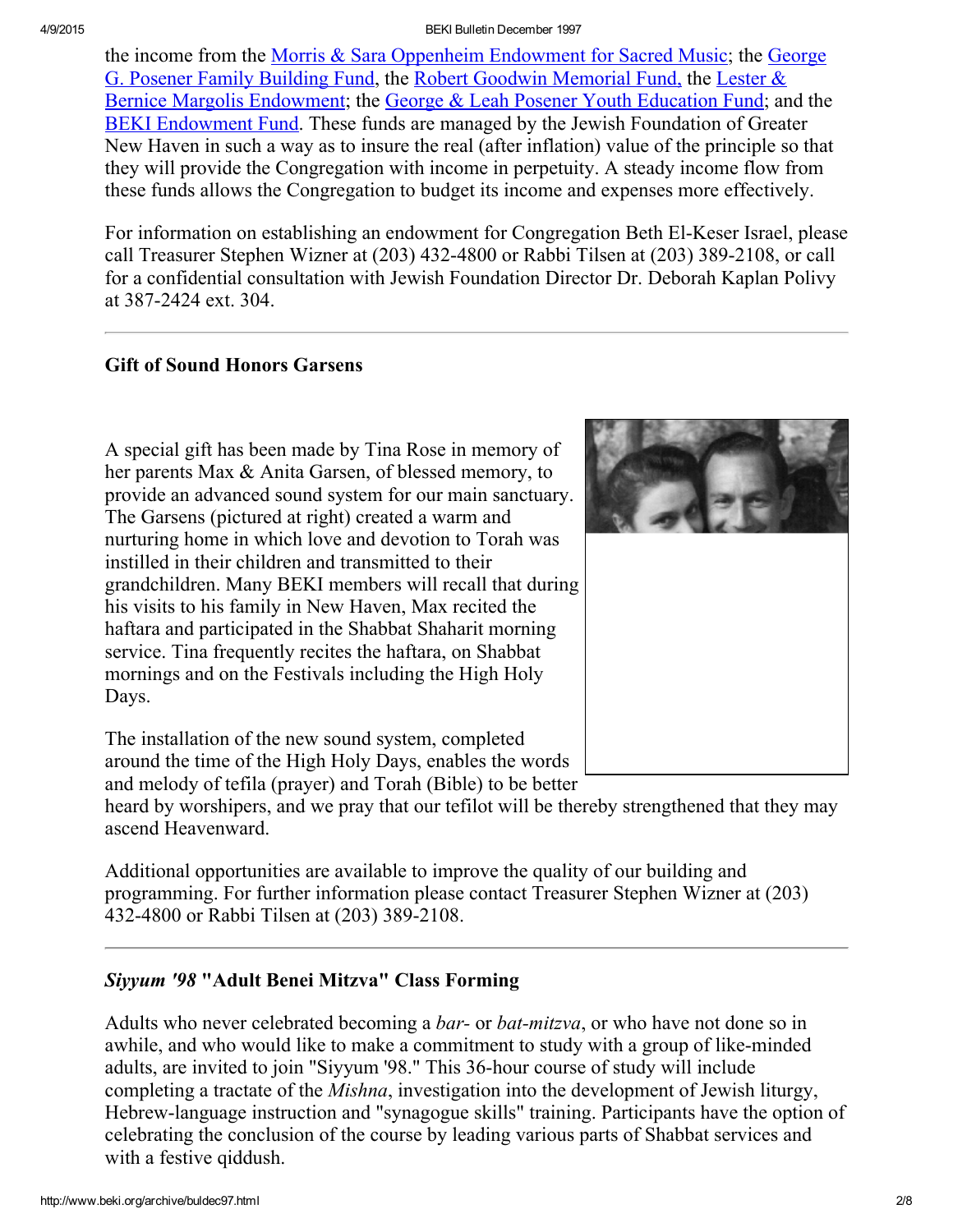#### 4/9/2015 BEKI Bulletin December 1997

The Hebrew word "siyyum" (see-YOOM) means "the celebration held at the conclusion of the study of a sacred text or at the end of a year of study." The word is familiar to many in the context of the *siyyum bekhorot* for firstborns on the morning before Pesah (Passover). In that context, a siyyum is held so that the mitzva (obligation) of holding a celebration -- and in Judaism celebration means food -- will override the minor mitzva of fasting on the day before Pesah. In the present context, the siyyum will represent the traditional way of recognizing participants and celebrating their commitment and achievement.

Classes begin during December, and a nominal fee applies. For information or to register, call Joanne Foodim at 782-9101 or Rabbi Tilsen at 389-2108. Register for Siyyum '98. It's just the beginning.

#### <span id="page-2-0"></span>A Message from Rabbi Tilsen

#### Malik: Martyr or Menace?

The shooting of New Haven resident Malik Jones by an East Haven Police Officer has incited intense emotion as well as thoughtful advocacy. Jones has been described as an innocent unarmed motorist gunned down at point-blank range for the crime of "driving while Black" or at most for a minor traffic violation, by a brutal and racist or panicked patrolman. He has also been described as an alcohol- and Angel-dust intoxicated menace who fled and threatened the life of a dedicated public servant.

But the challenge that this tragic episode presents is not about who Malik Jones was. After all, the East Haven Police officer did not know whom he was shooting; it could have been Bill Cosby for all he knew. However we view Jones -- as martyr or menace -- this tragic episode has brought three important and, unfortunately, interrelated issues to the top of our civic agenda. The first is the public policy issue of the appropriate use of deadly force, that is, under what circumstances a police officer may or must kill a person. More broadly, this is the question of proper police procedure regarding automobile chases and arrest. This question had already captured the public's attention in recent months following several cases of innocent bystanders being killed or injured in the course of high-speed police chases.

Two thousand years ago, the Mishna recorded in law that deadly force may be used only when necessary to prevent murder or physical violation of another person (Sanh 73a). In 1985, the United States Supreme Court reached essentially the same conclusion in ruling that deadly force may be used only when there is probable cause to believe that the fleeing suspect is an immediate danger. "It is not better that all felony suspects die than that they escape," said Justice Byron R. White for the court. But applying these principles in a way that protects the rights of citizens and gives police sufficient power to physically protect innocent bystanders and themselves is no easy matter. When the Mishna was written no one had to worry about concealed weapons or attempt to calculate the risk of a chase at 30, 50 or 100 mph. This is an opportunity for criminal justice professional and the broader public to develop guidelines through a democratic process. It has been observed that the New Haven Police Department, in contrast to that of East Haven, teaches and requires procedure that in this case would not (it seems) have possibly lead to a fatality.

The second issue raised is that of police brutality. What many have known all along has now been recorded on numerous home videos. There are too many cases of police officers beating up on people. In fairness we can point out that there are physicians, attorneys, clergy and elected officials who abuse their positions of authority or their professional expertise.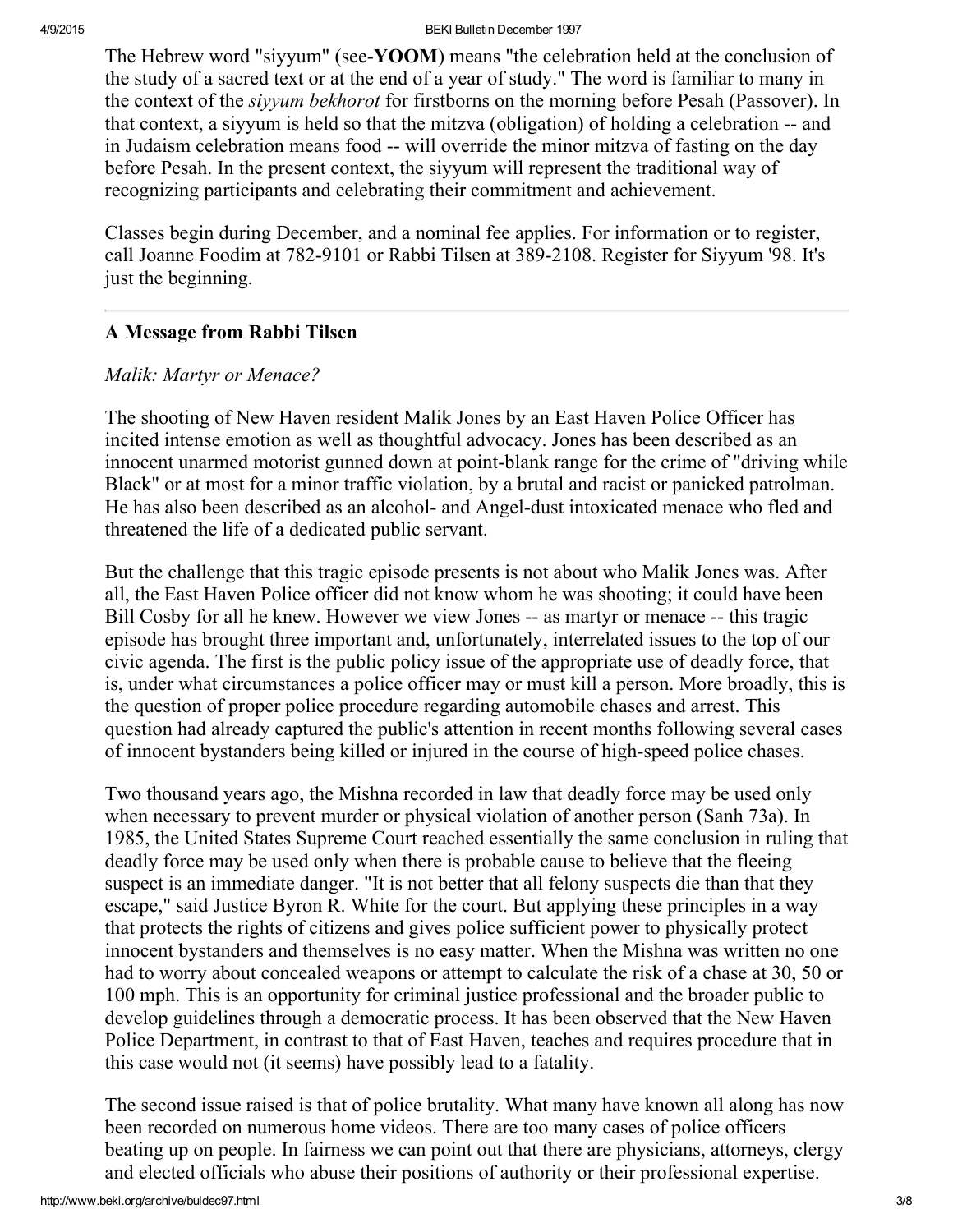#### 4/9/2015 BEKI Bulletin December 1997

When brutality (or corruption) occurs among those who are armed and have state power it is particularly threatening to public values and order. The question becomes, who polices the police? As Governor Rowland has pointed out, it is not sufficient for the police and those in the criminal justice system to police themselves; we need others who can bring a "greater objectivity" to that process. This too is no mean feat but is essential for a "free society."

The third issue raised, closely linked with the question of brutality, is that of racism in the police force. While it may be that the East Haven Police are no more racist than general society (at least in East Haven), we must face the fact that racism is pervasive, intense and destructive. It is a sorry state when reasonable and responsible parents are telling their children to run from the police -- and the death of Malik Jones reinforces their perception. While the East Haven Police softball team depicts a caricature of "Boyz on the Hood," the symbol associated with the New York City Police Department has become the toilet plunger.

The East Haven Police Department, if it is to regain credibility and respect, must first admit it has a problem. Then it must undertake ongoing efforts such as hiring officers from diverse ethnic and racial backgrounds and avail itself of the Anti-Defamation League's "A World of Difference" program to begin to recognize and overcome the racism of its own officers.

In addition to treating the specific case of Malik Jones in a way that will satisfy the public's demands of justice, accountability and objectivity, these issues of police procedure, brutality, and racism must be addressed on their own merits. The mitzva (commandment) to maintain a system of criminal justice is one that applies to all humanity, and as Jews in the Greater New Haven region we recognize that our own sense of decency and safety depend on it.

# <span id="page-3-0"></span>Dear Rabbi: Answers, Advice and Helpful Household Hints

Dear Rabbi,

Regular family membership dues at BEKI are are \$770. Habad [Lubavitch] Headquarters is at 770 Eastern Parkway in Brooklyn. Is there a connection?

Signed, Code Seeker

Dear Code Seeker,

Yes, there is a connection. The Habad Lubavitch have adopted the Biblical verse-cumfolksong "ufaratsta -- You shall spread out West, East, North and South" to indicate their missionary faith and expansionist politics. The number 770 times the four directions is 3080 and the address of the Jewish Theological Seminary of America (the Conservative Movement's educational and administrative center) at 3080 Broadway in New York. Take BEKI's address, 85 Harrison Street, multiply by 36 (the number of "Lamedvavnikim" Righteous Persons who sustain the world, or double "hai" - life), add the last digits of BEKI's phone number  $(10 + 2 + 8 = 20)$  and again you get 3080. If using the last four digits of the phone number seems contrived, you can use the first three digits  $(3 + 8 + 9 = 20)$ instead. All roads lead home! If this isn't Divine Codes hidden in daily life, I don't know what is.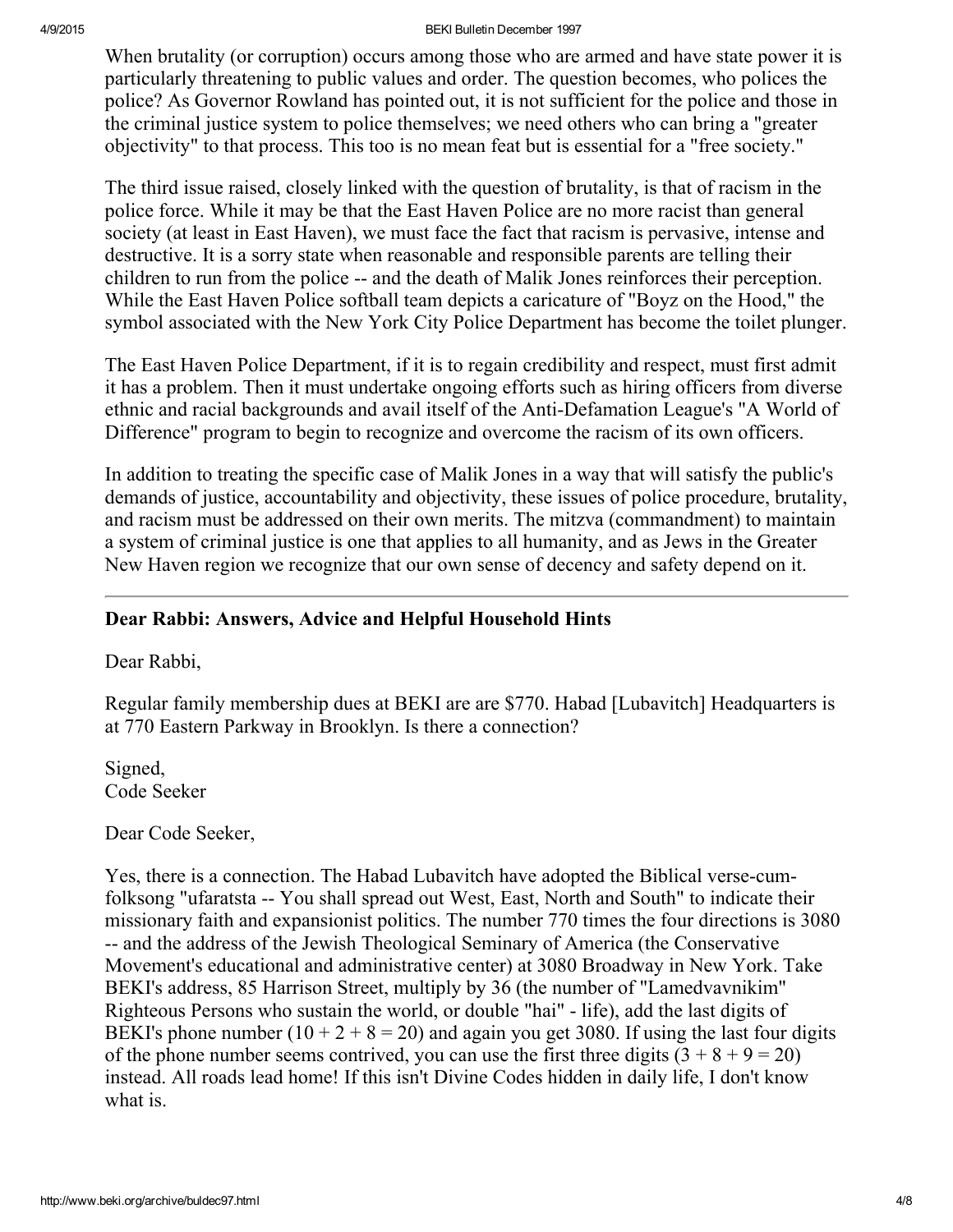Dear Rabbi,

What determines which sefer Torah [Torah scroll] is taken from the ark?

Sincerely, Better Sefer than Sorry

Dear Safer,

It is common to have more than one sefer Torah in the ark, which is the case at BEKI. All of the Torah scrolls are identical inside, with respect to the letters, words and spaces, although exact layout (number of words in a line and number of lines in a column) may vary, as will the quality of the materials and calligraphy.

We take out the particular scroll or scroll that is set to the portion that we are reading on the given occasion. The weekly reading goes in sequence, so each shabbat we begin reading from the spot we left of the previous week. But on festivals and other occasions we may read from another place, and so to prevent tirha de'tsibbur (imposition on the congregation) we do not roll the scrolls while everyone waits but instead set them before the service.

As a matter of our own convention, at BEKI we usually try to make sure the scroll we are using is in a particular position. That way no matter who is taking out the scroll from the ark during the service, they will be able to find the correct one.

# <span id="page-4-0"></span>Speakers & Benot Mitzva in December

Hadassah Sokal-Holmes will lead services and present a Devar Torah lesson as a bat mitzva along with her sister Yaffa on Shabbat Morning 6 December during the 9:15a service as part of her bat mitzva observance. Hadassah is the daughter of Oliver and Hannah Sokal-Holmes, who live in Westville.

Yaffa Sokal-Holmes will lead services and present a Devar Torah lesson as a bat mitzva along with her sister Hadassah on Shabbat Morning 6 December during the 9:15a service as part of her bat mitzva observance. Yaffa is the daughter of Oliver and Hannah Sokal-Holmes, who live in Westville.

Anne Johnston, Program Director of BEKI's *Kulanu Ke'Ehad Havura*, a program for adults with special needs, will speak on *Kulanu* at 8:00p during the Late Evening Service on Friday 12 December. Anne is a Jewish Educator and lives with Robert, her husband, and children Sandy and Isaac in New Haven.

Barbara Glassman, Director of Public Relations at the Jewish Home for the Aged of Greater New Haven, will speak on "Caring at the Jewish Home" at the Late Evening Service at 8:00p on Friday 19 Dececember.

Dr. Marc Schwartz will present a Devar Torah discussion relating to the theme of forgiveness on Shabbat morning 27 December during the 9:15a service. Marc, a BEKI member, works as a psychotherapist. Marc and Anne, his wife, live in Woodbridge.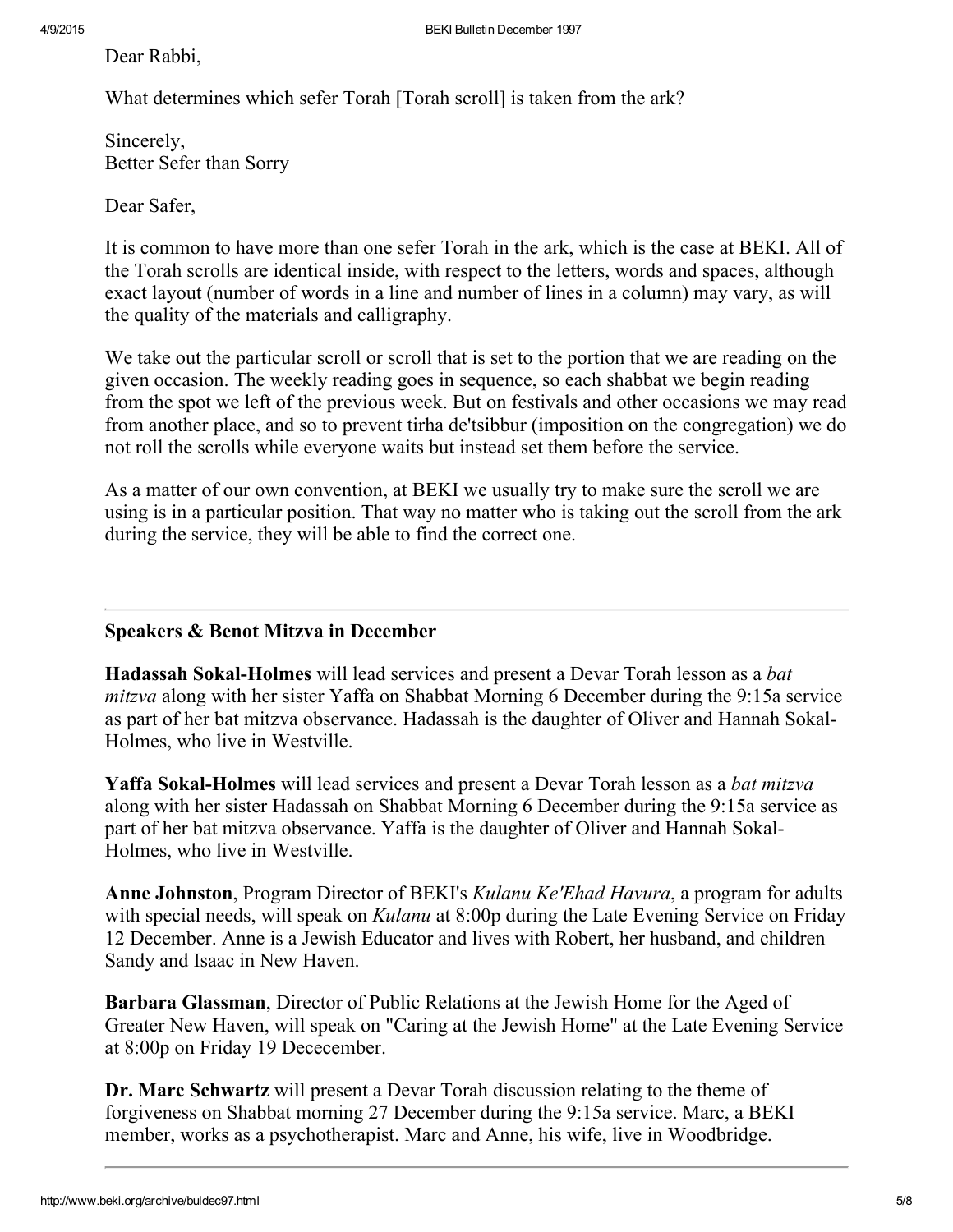#### <span id="page-5-0"></span>It's 11:30 -- Do You Know Where Your Children Are?

Parents of children who attend services at BEKI on Shabbat and Festival Mornings are asked to make sure your children are accounted for -- either with you in the main sanctuary, one of the [children's](http://www.beki.org/archive/youth.html) programs, Learners' Minyan or in a supervised lounge. Only parents can be fully responsible for their children's physical and spiritual well-being.

#### <span id="page-5-3"></span>Torah Reading Workshop with Michele Roberts

Introduction to Torah Reading workshops will be taught by **Michele Roberts** for those who are familiar with the Hebrew alef-bet and would like to begin to learn how to chant from the Torah Scroll according to the ancient system of ta *amei ha-migra* ("trope"). The basics of the system will be explained and a written and vocal table of the notes will be presented. Participants may wish to bring a tape recorder. The workshop is in two parts. Part one is Wednesday 3 December from 7:00p to 8:00p; part two is Wednesday 17 December from 7:00p to 8:00p. Classes are held in BEKI's Louis [Rosenkrantz](http://www.beki.org/archive/endowments.html#rosenkrantz) Family Library. All are welcomed. This evening is made possible by the Morris and Sara Oppenheim Endowment for Sacred Music at [Congregation](http://www.beki.org/archive/endowment.html#oppenheim) Beth El-Keser Israel. Michele Roberts is a BEKI member who lives with Jeremy Golding, her husband, and their children in Woodbridge. For information and for registration (requested by not required) call 389-2108.

#### <span id="page-5-2"></span>Evening Services at BEKI

Evening services are held every day at BEKI. The evening service is held from 5:45p to 6:00p Sunday through Thursday nights, and at  $6:00p-6:40p$  and sometimes  $8:00p-9:10p$  on Friday nights. The Saturday evening service is held a variable times, listed in the calendar.

For many, the evening service provides an intimate and convenient time to refocus one's inner thoughts, to unwind before returning home after a day's activities, or to reconnect to God and our heritage through a few moments of prayer and contemplation. In addition, those developing their Hebrew language skills can dedicate this period for practice.

The presence of a minyan (quorum of ten adult Jews) is important to some of our worshipers. During September (the most recent month for which data was available), our evening services had a minyan 73% of the time. However, most of the services that lacked a minyan were short by only one or two worshipers. This means that if only one or two people came regularly to our evening services we would have a minyan almost all of the time. Alternatively, if thirty individuals came once each, the same would be accomplished. Could you be one of those?

# <span id="page-5-1"></span>BEKI Members: Where We Live

BEKI members live in twenty-one municipalities in the Greater New Haven area. Of our households, about 62% are in New Haven; 13% in Hamden; 6% in Woodbridge; 5% in Orange; and 14% in other towns and cities. There has been a recent increase in the representation of New Haven residents in our membership, possibly due in part to extensive ourtreach and recruitment focused in New Haven neighborhoods. Through expanded efforts our community can embrace even more households in West Haven, Hamden, Woodbridge, Naugatuck and other towns. Among the most effective "recruitment tools" are word of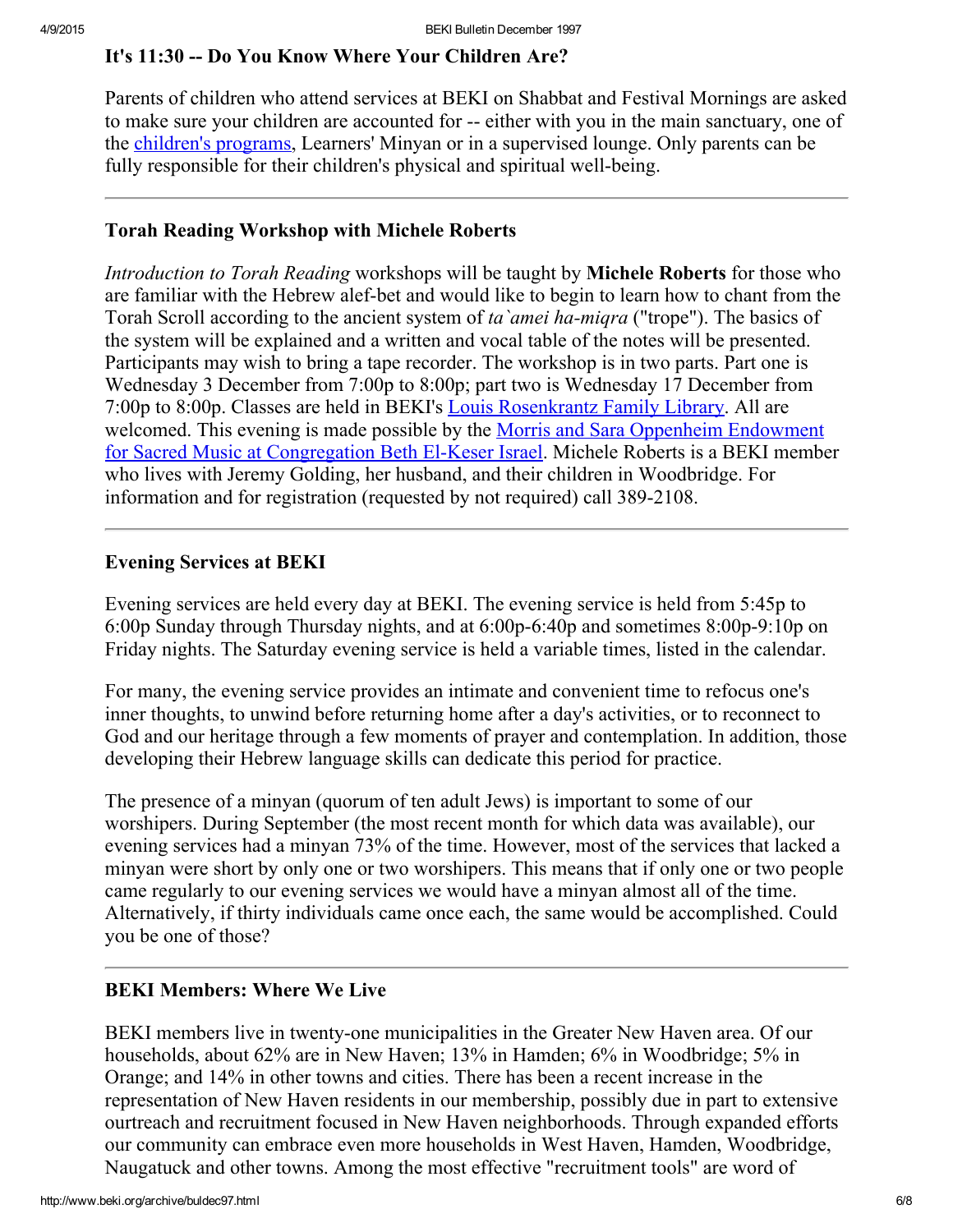mouth and your personal invitation to friends, co-workers and neighbors to BEKI services and events. Yes, there is strength in numbers.

#### <span id="page-6-4"></span>Fire Alarm Upgrades Completed

The installation of a fire alarm system throughout our building has been completed through the generousity of the late Sara Oppenheim (see ["Oppenheim](http://www.beki.org/archive/bulsep97.html#capital) Capital Gift," BEKI Bulletin, September 1997). Now our sanctuary, classrooms, offices and other facilities -- and most importantly, our people -- will be protected by advanced fire and smoke alarms 24 hours a day. In the event of fire, alarm bells will sound in the building and the New Haven Fire Department will be immediately notified. Jay Brotman had charge of the project.

# <span id="page-6-1"></span>Yahrzeit Records Computerized

In an effort to provide better and more cost-efficient service to the membership, the Congregation's yahrzeits records were computerized over the summer. The Congregation maintains thousands of active records which serve an important religious function for our members and supporters. Every effort was made to enter each record with complete care and accuracy. However, we recognize that spelling or other errors may have occurred, and we ask your forbearance and that the office be notified (preferably in writing) of any corrections or additions you would like made to records of your loved ones.

#### <span id="page-6-2"></span>BEKI Sisterhood News

We wish everyone a very happy, healthy, and enjoyable Hanukah. Speaking about Hanukah: Sisterhood president, Adele Tyson, advises that the Gift Shop is loaded with beautiful Judaica and other items for the holiday. There are also gifts for other occasions: weddings, showers, birthdays, Bar and Bat Mitzvahs; gifts for babies, youngsters, teens, etc. There are religious items, household items, books, candy and much more.

The gift shop will be open additional hours on Wednesday afternoons and Sunday mornings when the Hebrew School is in session. Come in and look around!

# <span id="page-6-3"></span>LifeCycle

# Mazal Tov to

• Miriam Benson  $& Rabbi Jon-Jav Tilsen, and to Gilah and Tsvi, on the birth of their$ daughter and sister, Tova Benson-Tilsen, on Rosh Hashana 1 Elul 5758, Wednesday 1 October 1997. Grandparents are Morton & Evelyn Benson, Robert & Sandy Tilsen, and the late Joy Tilsen. Tova was named at BEKI during weekday morning services.

• Alexander & Lillian Heisler on the birth of their granddaughter Maya during the last week of September.

<span id="page-6-0"></span>Deborah Libman & Phillip Simon, and to Sam and Isabel, on the birth of their son and brother Noah Henry Simon on Shabbat 24 Tishrei 5758, 25 October 1997. Noah's brit milah took place on Shabbat Parashat Noah.